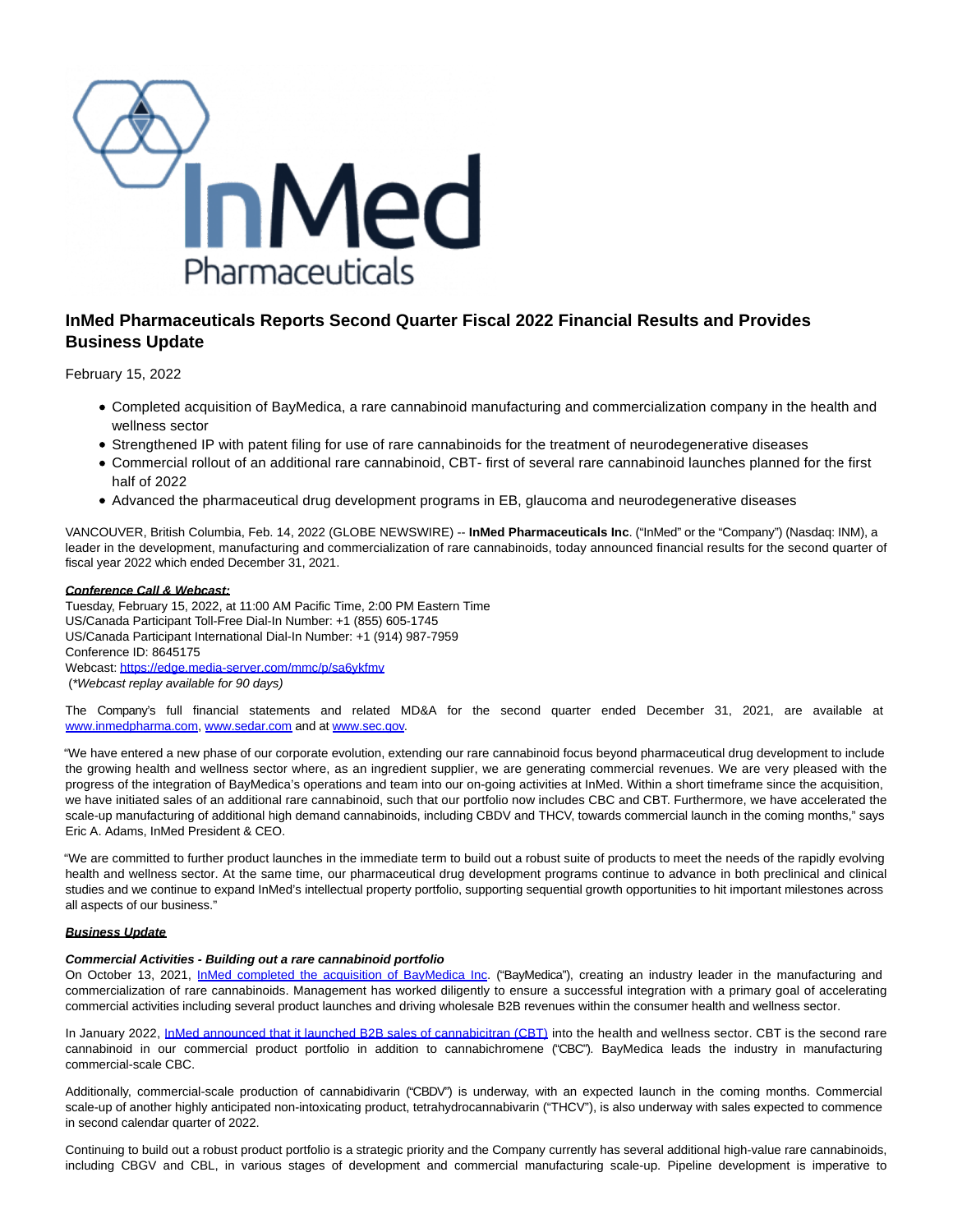maintaining an early-mover status and to maintain cost leadership with regards to specific rare cannabinoids.

#### **Manufacturing**

With the acquisition of BayMedica, InMed has access to multiple advanced synthetic manufacturing approaches giving us the flexibility to select the most cost-effective method to produce rare cannabinoids of interest. Our three manufacturing approaches – chemical synthesis, biosynthesis and IntegraSyn™, can each produce high-quality, bio-identical cannabinoids in a consistent manner for different target markets.

The Company continues to work closely with a manufacturing and development collaborator, the Almac Group (UK), to further optimize the IntegraSyn™ manufacturing process to be GMP-ready for pharmaceutical quality production. The next step is to advance production to larger batch sizes in the first calendar quarter of 2022, with the aim of demonstrating larger-scale viability at our industry leading cannabinoid yield.

The Company continues to believe IntegraSyn™ will be a preferred method for pharmaceutical grade production and may dovetail with BayMedica's manufacturing approaches, including biosynthesis and chemical synthesis, for the health and wellness sector. The integrated InMed / BayMedica scientific team has begun exploring other natural cannabinoids as well as proprietary cannabinoid analogs, together with their requisite manufacturing methods, for future development.

#### **Pharmaceutical Development Programs**

#### **INM-755 for the treatment of Epidermolysis Bullosa ("EB")**

In September 2021, the Company announced it had [commenced a Phase 2 clinical trial,](https://www.globenewswire.com/Tracker?data=P5Mb4NFqgmZroXSaREr3lsnQ2YMwx4k0xE7dTACgfsPaeviaBs9R53sRiGtmsNfS4se0VMPZbNbaJGOygtz4kq7nPbEg9W29qL29ST3vr4tvOIqlLqLaK239hkJgk_3z4z7M_8epN2twnxaDXkUc46ApHI1rIvH3dY_uGWCAmiafvYEOJtNdHMcqwgB9gBDT34tc3Av61NEQRJy2wtkChou1hD4ou3H4myOzvSHkwBJXHuK6eySp5DNmtRu2au--) named 755-201-EB, of INM-755 (cannabinol) cream in the treatment of EB, marking the first time cannabinol ("CBN") had advanced to a Phase 2 clinical trial to be studied as a therapeutic option to treat a disease.

The 755-201-EB study is designed to enroll up to 20 patients. InMed will evaluate the safety of INM-755 (cannabinol) cream and its preliminary efficacy in treating symptoms and wound healing over a 28-day treatment period. All four subtypes of inherited EB, EB Simplex, Dystrophic EB, Junctional EB, and Kindler Syndrome are eligible for this study.

The study is planned to include 13 sites across 8 countries including Austria, Germany, Greece, France, Italy, Israel, Serbia and Spain. Five clinical sites have been fully activated. Enrollment and patient treatment began in December 2021 and are expected to complete during the calendar year 2022.

#### **INM-088 for the treatment of glaucoma**

On December 20, 2021, [InMed announced that a peer-reviewed scientific article e](https://www.globenewswire.com/Tracker?data=wIPl-lHaecxw2R3t4Y--4VjNSMJmzwaD2ou189f4edrpOxEYw5j3jGjiIw-SoDgW4O69d4xNCsF6FXc4AK1MP-rhGm5HNGgKVAPvWK2t6G7zSddyNq5BjQtySYv0RbfApuWjY0az7JwUQWZfJg0V9QR1W_SRMUYFJwpkjlActFNLwoyc-ZQomsFdnRqD70yFomq-7oHoeTlK8en7tFcqBKxNyVyBdJ4n3waM7VmG1FkKofEWtJW2DqwlMKlaMvcIuMq44hiwTKqTKMS5D0HsOg==)ntitled "Cannabinol Modulates Neuroprotection and Intraocular Pressure: A Potential Multi-Target Therapeutic Intervention for Glaucoma", was published in **Biochimica et Biophysical Acta (BBA)**, a leading international journal.

The reported studies demonstrated that CBN was effective at providing neuroprotection to the retina ganglion cells and reducing intraocular pressure in glaucoma models, out-performing several other naturally occurring cannabinoids. InMed is continuing to develop a larger scale drug product manufacturing process for the ocular disease product, completing dose-ranging studies and conducting topline clinical study design work with its clinical research organization.

The Company is preparing for a pre-Investigational New Drug ("PIND") meeting with the US Food and Drug Administration ("FDA") in the coming weeks and expects to file regulatory applications in the first half of calendar year 2023, to initiate a human clinical trial.

#### **Expanding patent portfolio - use of rare cannabinoid for neurodegenerative disease**

On November 3, 2021[, InMed filed an international patent application s](https://www.globenewswire.com/Tracker?data=wIPl-lHaecxw2R3t4Y--4VMY6gz-oLZx24I44EtvtDoKXW0368wzXxBk4xIn760eu4zaBVqzQ7Opnkv3FCppTYcgxgxBoHL7tUZkQNdFEsGzlgAzoqpZzHgNIqBRDa-Dj0D5tzb8SBvRI2BdJ3QMh2qoPljSx31tuyu9DSSPzkaBS2uShf3iJPU4UWTWQQetpokAeYNSnM1hzkHlO4c3XQFGOA6n4qWtM-WwlBUTmv2YOYq8KwO4I77QvS_aa_BVDFgdXnxQqaURgRdG1-D_rA==)eeking commercial exclusivity for the potential treatment of neurodegenerative diseases such as Alzheimer's disease, Parkinson's disease, Huntington's disease and others by demonstrating neuroprotection and enhanced neuronal function using a rare cannabinoid.

This Patent Cooperation Treaty ("PCT") application, entitled "Compositions and Methods for Treating Neuronal Disorders with Cannabinoids", specifies a rare cannabinoid that may inhibit or slow the progression of neurodegenerative diseases by providing neuroprotection and promoting neurite outgrowth in a population of affected neurons.

Expanding InMed's patent portfolio to include, in addition to CBN, an incremental rare cannabinoid for the potential treatment of major neurodegeneration indications demonstrates the Company's continued commitment to its pharmaceutical drug development programs and the potential of rare cannabinoids in treating important diseases.

#### **New Cannabinoid analogs**

BayMedica has produced a library of novel cannabinoid analogs that present an opportunity for the Company to explore their therapeutic potential. These patentable analogs allow for the investment in the research and development of rare cannabinoids while ensuring the commercial protection of their long-term value. The analogs, which include slight modifications to naturally occurring cannabinoids, target specific properties and enhance biological function in a therapeutic model, may also enhance the safety profile, improve delivery, or combinations thereof.

#### **Corporate**

The Company is pleased to announce the appointment of Ms. Janet Grove to its Board of Directors, effective 11 February 2022.

Ms. Janet Grove is a Partner at Norton Rose Fulbright Canada LLP ("NRF"). She is highly sought after for her expertise and business approach to structuring and negotiating both merger and acquisition transactions and complex commercial relationships to develop, commercialize and acquire technology. Ms. Grove is currently the Canadian head of NRF's life sciences and healthcare industry practice, is on the board of Genome BC and is a member of the Audit and Assurance Standards Council of Canada. Ms. Grove was appointed as a Queen's Counsel in British Columbia in 2000.

"We enthusiastically welcome Janet to our Board of Directors. Janet has significant skills and experience in providing strategic legal and business development advice built during an impressive 30+ year career in the biotech industry," commented William Garner, InMed's Chairman of the Board of Directors.

Contemporaneous with Ms. Grove's appointment, Catherine Sazdanoff has decided to transition off the Board of Directors for personal reasons. Ms.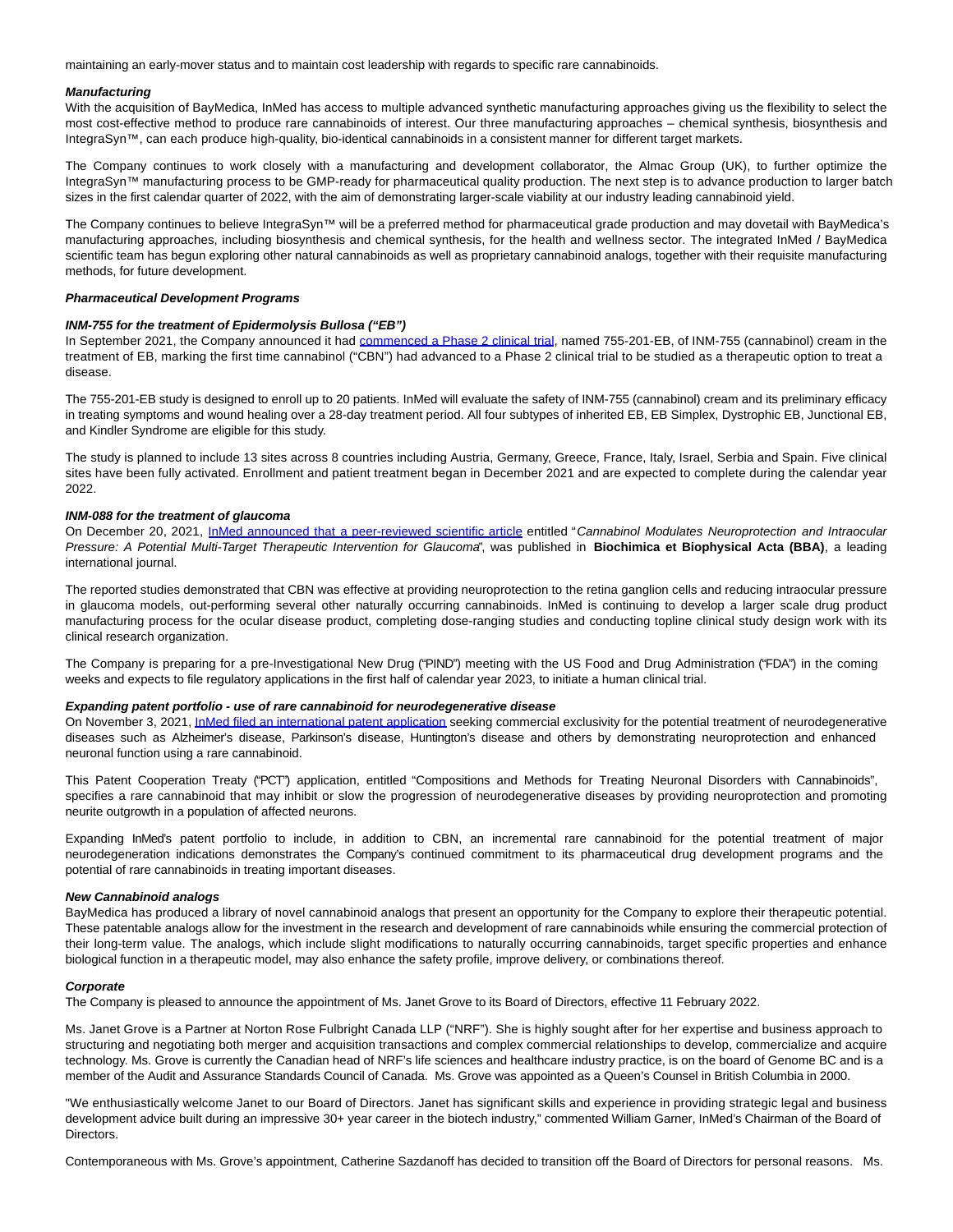Sazdanoff has served on the Board since July 2019, during which time her business development and legal experience has been instrumental in navigating several key strategic initiatives of the Company. Over the years, Ms. Sazdanoff has served as Chair of the Corporate Governance and Nominating Committee as well as a member of the Compensation Committee and Audit Committee. On behalf of all stakeholders, we wish to thank Ms. Sazdanoff for her dedicated service to the Company.

#### **Financing Activities and Results of Operations (expressed in US Dollars):**

On October 13, 2021, the Company completed the acquisition of BayMedica. The Company acquired 100% of BayMedica in exchange for i) 2,050,000 common shares issued to BayMedica's equity and convertible debt holders, subject to a six-month contractual hold period; and, ii) \$1 million to be held in escrow, subject to reduction for certain post-closing adjustments or satisfaction of indemnification claims under the definitive agreement in the sixand twelve-month periods following the closing.

For the six months ended December 31, 2021, the Company recorded a net loss of \$7.3 million, or \$0.56 per share, compared with a net loss of \$3.8 million, or \$0.68 per share, for the six months ended December 31, 2020.

Research and development expenses were \$4.0 million for the six months ended December 31, 2021, compared with \$1.8 million for the six months ended December 31, 2020. The increase in research and development and patents expenses was primarily due to increased activities related to the INM-755 clinical trials and the inclusion of BayMedica operating results following the acquisition date. For the period from the acquisition date through December 31, 2021, research and development and patent expenses attributable to BayMedica were \$0.6 million.

The Company incurred general and administrative expenses of \$3.2 million for the six months ended December 31, 2021, compared with \$1.6 million for the six months ended December 31, 2020. The increase results primarily from a combination of changes including personnel expenses, legal fees and investor relation expenses, substantially higher insurance fees resulting from our listing on the Nasdaq Capital Market which occurred during the three months ended December 31, 2020, and the inclusion of BayMedica operating results following the acquisition date.

At December 31, 2021, the Company's cash, cash equivalents and short-term investments were \$11.3 million, which compares to \$7.4 million at June 30, 2021. The increase in cash, cash equivalents and short-term investments during the six months to December 31, 2021, was primarily the result of the July 2, 2021 private placement partially offset by cash outflows from operating activities.

At December 31, 2021, the Company's total issued and outstanding shares were 14,137,034. During the three and six months ending December 31, 2021, the weighted average number of common shares was 13,847,360 and 12,923,324, which is used for the calculation of loss per share for the respective interim periods.

## **BayMedica Revenue**

The Company realized net sales of \$0.3 million for the three months ended December 31, 2021, the result of manufacturing and distribution sales of bulk rare cannabinoids following the acquisition of BayMedica in October 2021, and thus there were no comparable revenues in the 2020 period. The Company realized cost of goods sold of \$0.2 million for the three months ended December 31, 2021, with no comparable expenses in 2020, resulting in a gross profit of \$0.1 million for the period.

Reported sales were impacted this quarter by the inclusion of sales only from the acquisition date and as a consequence of BayMedica's focus on the acquisition including post-closing integration matters. Prior to the acquisition, BayMedica had cumulative revenues of \$2.4 million for the 21-month period ending September 30, 2021. With several new product launches planned in the coming months, the Company anticipates substantial revenue growth.

#### **Table 1: Condensed Consolidated Interim Balance Sheets (unaudited):**

**As at December 31, 2021 and June 30, 2021 Expressed in U.S. Dollars**

|                                     | December 31,<br>2021 |           |
|-------------------------------------|----------------------|-----------|
|                                     |                      |           |
| <b>ASSETS</b>                       | \$                   | \$        |
| Current                             |                      |           |
| Cash and cash equivalents           | 11,279,964           | 7,363,126 |
| <b>Short-term investments</b>       | 45,424               | 46,462    |
| <b>Accounts receivable</b>          | 50,304               | 11,919    |
| <b>Inventories</b>                  | 988,822              |           |
| Prepaids and other assets           | 140,512              | 956,762   |
| <b>Total current assets</b>         | 12,505,026           | 8,378,269 |
| <b>Non-Current</b>                  |                      |           |
| Property and equipment, net         | 1,096,649            | 326,595   |
| Intangible assets, net              | 2,400,831            | 1,061,697 |
| In-process research and development | 1,249,000            |           |
| Goodwill                            | 2,023,039            |           |
| Other assets                        | 109,175              | 14,655    |
| <b>Total Assets</b>                 | 19,383,720           | 9,781,216 |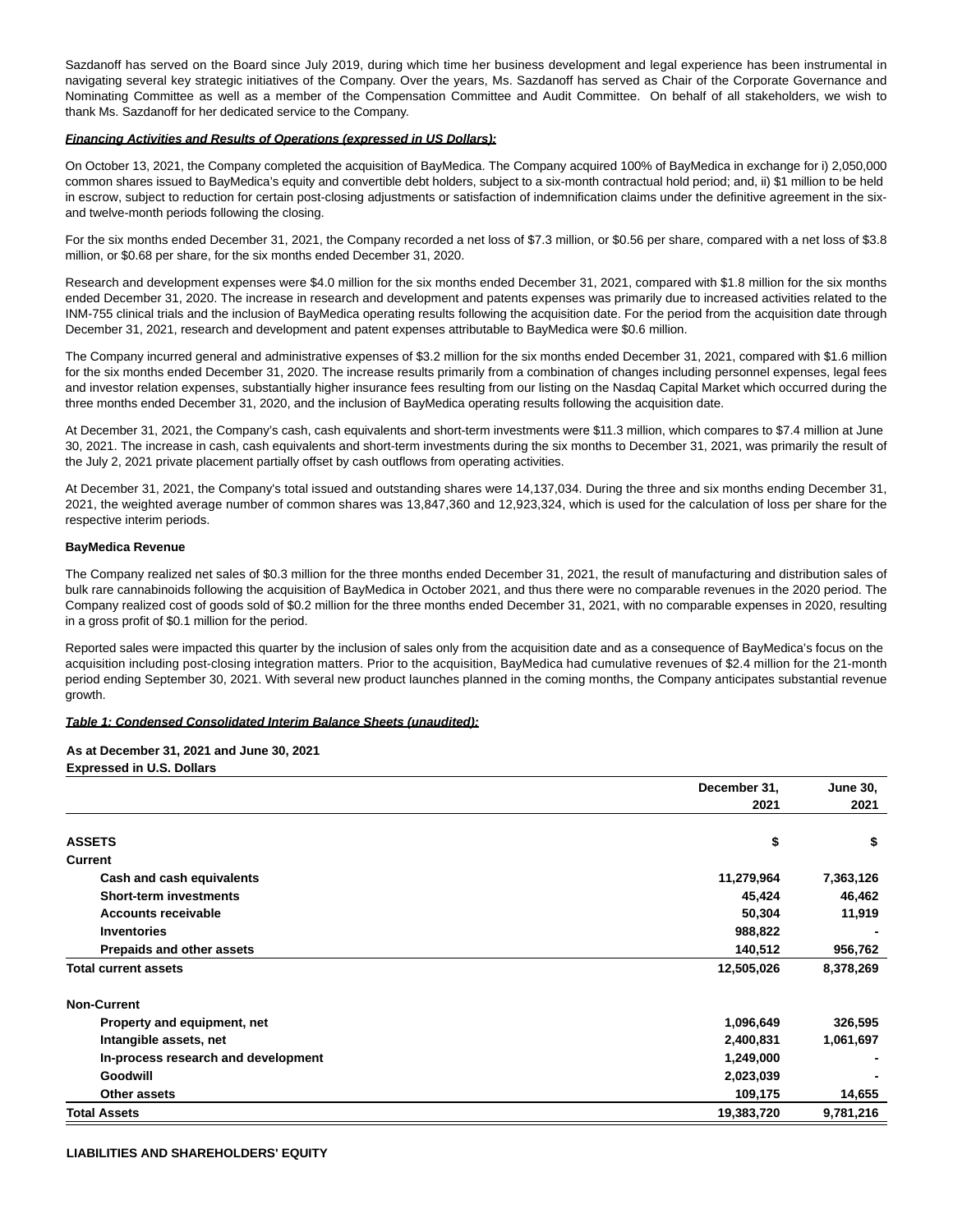| <b>Current</b>                                                |                |                |
|---------------------------------------------------------------|----------------|----------------|
| Accounts payables and accrued liabilities                     | 3,358,489      | 2,134,878      |
| Short-term debt                                               | 58,624         |                |
| Current portion of lease obligations                          | 391,805        | 80,483         |
| Deferred revenue                                              | 8,390          |                |
| <b>Acquisition consideration payable</b>                      | 800,457        |                |
| <b>Total current liabilities</b>                              | 4,617,765      | 2,215,361      |
| Non-current                                                   |                |                |
| Lease obligations                                             | 598,642        | 189,288        |
| <b>Total Liabilities</b>                                      | 5,216,407      | 2,404,649      |
| <b>Shareholders' Equity</b>                                   |                |                |
| Common shares, no par value, unlimited authorized shares:     |                |                |
| 14,137,034 (June 30, 2021 - 8,050,707) issued and outstanding | 69,096,601     | 60,587,417     |
| Additional paid-in capital                                    | 27,049,042     | 21,513,051     |
| <b>Accumulated deficit</b>                                    | (82, 106, 899) | (74, 852, 470) |
| Accumulated other comprehensive income                        | 128,569        | 128,569        |
| <b>Total Shareholders' Equity</b>                             | 14, 167, 313   | 7,376,567      |
| <b>Total Liabilities and Shareholders' Equity</b>             | 19,383,720     | 9,781,216      |

## **Table 2: Condensed Consolidated Interim Statements of Operations and Comprehensive Loss (unaudited):**

## **For the three and six months ended December 31, 2021 and 2020 Expressed in U.S. Dollars**

|                                                  | <b>Three Months Ended</b><br>December 31 |               | <b>Six Months Ended</b><br>December 31 |               |
|--------------------------------------------------|------------------------------------------|---------------|----------------------------------------|---------------|
|                                                  |                                          |               |                                        |               |
|                                                  | 2021                                     | 2020          | 2021                                   | 2020          |
|                                                  | \$                                       | \$            | \$                                     | \$            |
| <b>Sales</b>                                     | 265,092                                  |               | 265,092                                |               |
| Cost of sales                                    | 153,537                                  |               | 153,537                                |               |
| <b>Gross profit</b>                              | 111,555                                  |               | 111,555                                |               |
| <b>Operating Expenses</b>                        |                                          |               |                                        |               |
| Research and development and patents             | 2,537,070                                | 937,948       | 4,028,322                              | 1,849,104     |
| <b>General and administrative</b>                | 1,836,786                                | 959,554       | 3,209,653                              | 1,584,342     |
| Amortization and depreciation                    | 49,797                                   | 36,816        | 78,329                                 | 64,797        |
| <b>Total operating expenses</b>                  | 4,423,653                                | 1,934,318     | 7,316,304                              | 3,498,243     |
| <b>Other Income (Expense)</b>                    |                                          |               |                                        |               |
| Interest income                                  | 4,222                                    | 3,050         | 9,370                                  | 7,395         |
| <b>Finance expense</b>                           |                                          | (360, 350)    |                                        | (360, 350)    |
| Unrealized gain on derivative warrants liability |                                          | 242,628       |                                        | 242,628       |
| Other income                                     | 22,055                                   |               | 22,055                                 |               |
| Foreign exchange gain (loss)                     | 3,007                                    | (194, 792)    | (81, 105)                              | (234, 291)    |
| Net loss for the period                          | (4, 282, 814)                            | (2, 243, 782) | (7, 254, 429)                          | (3,842,861)   |
| <b>Other Comprehensive Loss</b>                  |                                          |               |                                        |               |
| Foreign currency translation gain                |                                          | 301,043       |                                        | 430,443       |
| Total comprehensive loss for the period          | (4, 282, 814)                            | (1,942,739)   | (7, 254, 429)                          | (3, 412, 418) |
| Net loss per share for the period                |                                          |               |                                        |               |
| <b>Basic and diluted</b>                         | (0.31)                                   | (0.37)        | (0.56)                                 | (0.68)        |
| Weighted average outstanding common shares       |                                          |               |                                        |               |
| <b>Basic and diluted</b>                         | 13,847,360                               | 6,091,359     | 12,923,324                             | 5,656,033     |

**Table 3: Condensed Consolidated Interim Statements of Cash Flows (unaudited):**

**For the six months ended December 31, 2021 and 2020**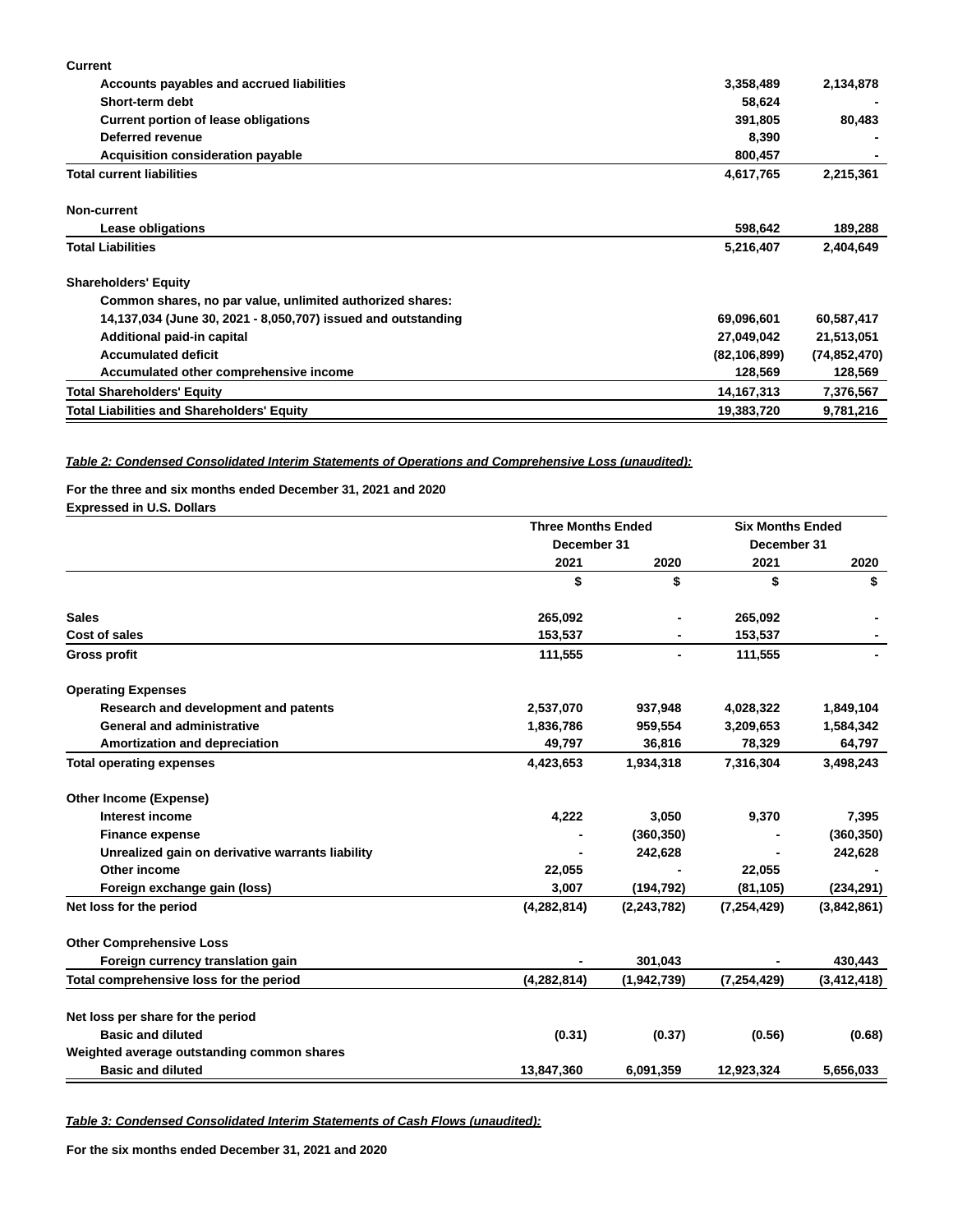|                                                          | 2021          | 2020          |
|----------------------------------------------------------|---------------|---------------|
| Cash provided by (used in):                              | \$            | \$            |
| <b>Operating Activities</b>                              |               |               |
| Net loss for the period                                  | (7, 254, 429) | (3,842,861)   |
| Items not requiring cash:                                |               |               |
| Amortization and depreciation                            | 78,329        | 64,797        |
| <b>Share-based compensation</b>                          | 325,921       | 182,041       |
| Non-cash lease expense                                   | 126,080       | 61,065        |
| Loss on disposal of assets                               | 11,355        |               |
| Interest income received on short-term investments       |               | 137           |
| Unrealized gain on derivative warrants liability         |               | (242, 628)    |
| Unrealized foreign exchange loss                         | 1,038         |               |
| Payments on lease obligations                            | (125, 123)    | (41, 057)     |
| <b>Finance expense</b>                                   |               | 360,350       |
| Changes in non-cash working capital:                     |               |               |
| <b>Inventories</b>                                       | (501, 700)    |               |
| <b>Prepaids and other assets</b>                         | 847,374       | 105,126       |
| Other non-current assets                                 | 6,030         | (14, 161)     |
| <b>Accounts receivable</b>                               | (2, 285)      | (102, 729)    |
| Accounts payable and accrued liabilities                 | 296,437       | 296,971       |
| Deferred revenue                                         | 3,248         |               |
| Total cash used in operating activities                  | (6, 187, 725) | (3, 172, 949) |
| <b>Investing Activities</b>                              |               |               |
| Cash acquired from acquisition of BayMedica              | 91,566        |               |
| Purchase of property and equipment                       | (35, 555)     |               |
| Total cash provided by investing activities              | 56,011        |               |
| <b>Financing Activities</b>                              |               |               |
| Shares issued for cash                                   | 12,000,001    | 8,010,000     |
| Share issuance costs                                     | (1, 294, 247) | (1, 116, 967) |
| <b>Repayment of debt</b>                                 | (232, 202)    |               |
| Settlement of debt upon acquisition of subsidiary        | (425,000)     |               |
| Total cash provided by financing activities              | 10,048,552    | 6,893,033     |
|                                                          |               |               |
| Effects of foreign exchange on cash and cash equivalents |               | 494,960       |
| Increase in cash during the period                       | 3,916,838     | 4,215,044     |
| Cash and cash equivalents beginning of the period        | 7,363,126     | 5,805,809     |
| Cash and cash equivalents end of the period              | 11,279,964    | 10,020,853    |

Learn more about InMed's Pharmaceutical Programs: [https://www.inmedpharma.com/pharmaceutical/cannabinoids-in-development/](https://www.globenewswire.com/Tracker?data=mSmb8Atj0dcb9QNNszQxluhErvUVaC4dz0cBipEqzoSDr0P_0p_4psQhXZGtYrY3obnPsUHZ3AKONRrroUEYzOvezJX0HFJza8f6W-RJYXgs4KDSSl1V3Jt1_dKt-y3ckHYIvO-dtUzh16oAn1ngyDu7JXwYJ0x16KDtUfkdcVdfTyM9b5PFAtGo4bxQBq1x4sd3PdK8jYySYU8ljqL5x-z2PZ5_Rxy7E9Q12FW5wA4=)

Learn more about InMed's Cannabinoid Manufacturing Capabilities: [https://www.inmedpharma.com/manufacturing/cannabinoid-manufacturing](https://www.globenewswire.com/Tracker?data=mSmb8Atj0dcb9QNNszQxluhErvUVaC4dz0cBipEqzoTguQYEiVeVz0_2EhCyhD8OtDwLC_mDE-FpT9FSzX0vjYds8tkc1kzOX_u5krL-JYQetaU2x1TdTJ3SRGGYur1jDem921dOc7OB10aofbouysvjEQ4nOY1h_fAxkDYhi4m0Hr6_0f-BIOiU8E6180sqV_m-49Qt02VgqJSzKQGa60uBRYsg19bYt7LTAOZGlDdhRqkMtT1IUIiGeHMmGlAr)capabilities/

**About InMed:** InMed Pharmaceuticals is a global leader in the manufacturing and development of rare cannabinoids. Together with our subsidiary, BayMedica, we have unparalleled cannabinoid manufacturing capabilities to serve a spectrum of consumer markets, including pharmaceutical and health and wellness. We are a clinical-stage company developing a pipeline of rare cannabinoid therapeutics and dedicated to delivering new treatment alternatives to patients that may benefit from cannabinoid-based pharmaceutical drugs. For more information, visit [www.inmedpharma.com.](https://www.globenewswire.com/Tracker?data=XH4d_8o0lutsmHl65lAjP2P7WqA4P9-l33z43jZkWgyFIpkrwSPJG5_StRhEJiNogXJYONkf64QU_Jh8aXn6tsvVhgwVSZ3gEyHRTUAfOZA=)

#### **Investor Contact:** Colin Clancy

Senior Director, Investor Relations T: +1 604 416 0999 E: [cclancy@inmedpharma.com](https://www.globenewswire.com/Tracker?data=4ZjUIk0U-eoKpv6sLC8StKzAJrEHw5fXfMLzaFhVqqVVRMkSCI6RLaUwavxMlT4NlQzCn76xoPmQhCi_EWPV2LVyyE-_jm0ZzZ-tN-qPUNo=)

## **Cautionary Note Regarding Forward-Looking Information:**

This news release contains "forward-looking information" and "forward-looking statements" (collectively, "forward-looking information") within the meaning of applicable securities laws. Forward-looking statements are frequently, but not always, identified by words such as "expects", "anticipates", "believes", "intends", "potential", "possible", "would" and similar expressions. Such statements, based as they are on current expectations of management, inherently involve numerous risks, uncertainties and assumptions, known and unknown, many of which are beyond our control. Forward-looking information is based on management's current expectations and beliefs and is subject to a number of risks and uncertainties that could cause actual results to differ materially from those described in the forward-looking statements. Forward-looking information in this news release